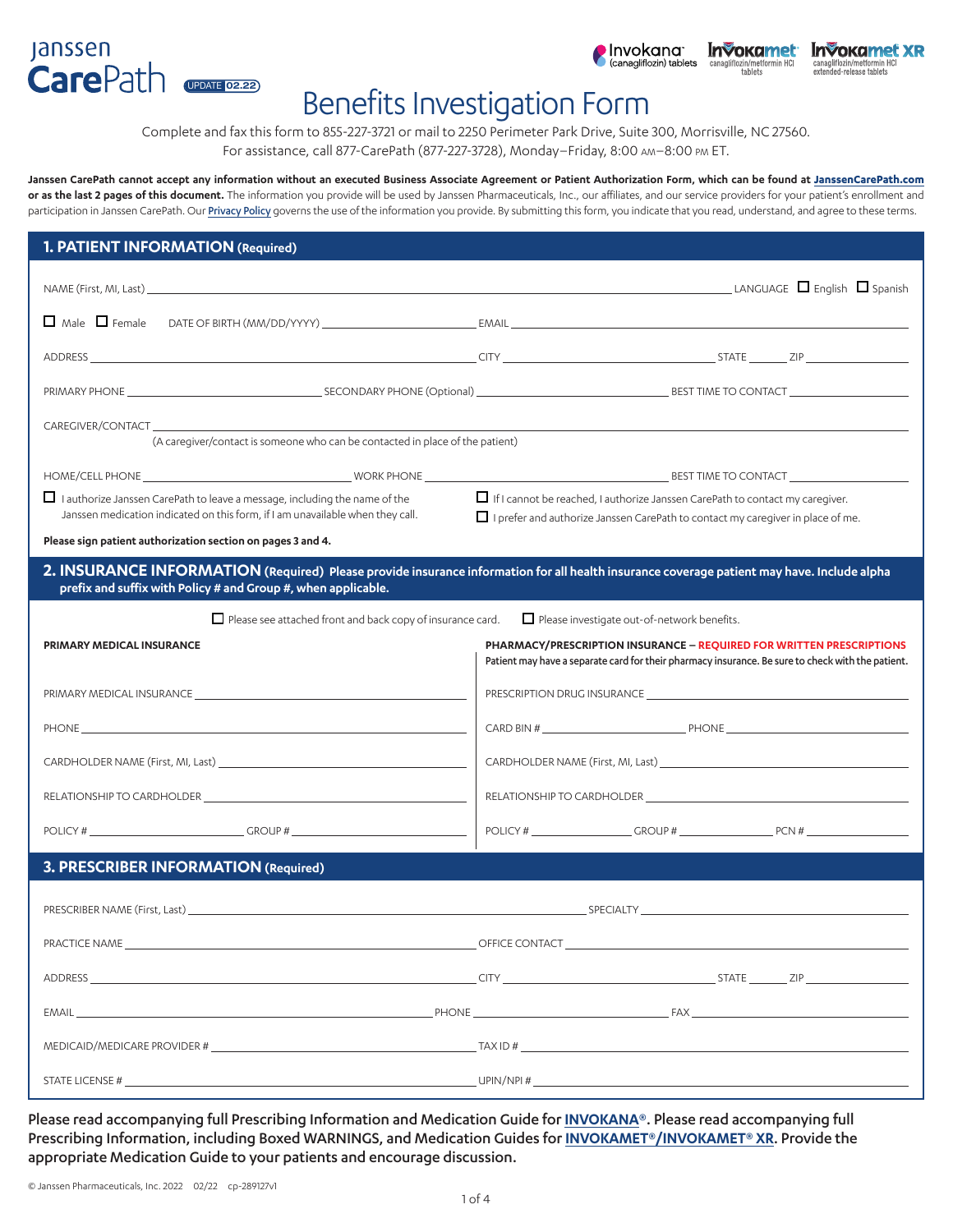### 4. PRIOR AUTHORIZATION (Optional) Automatically provided with benefits investigation. You may opt out by checking the box below.

PRIOR AUTHORIZATION FORM ASSISTANCE AND STATUS MONITORING: Janssen CarePath assists your office in providing the requirements of the patient's health plan related to prior authorization for treatment with the medication specified on this form. Assistance includes obtaining the health-plan-specific prior authorization form and providing it based upon the patient-specific information provided on this form. The partially completed prior authorization form, if received from the health plan, will be provided to your office for possible completion and submission in the office's sole discretion. Janssen CarePath also actively monitors the status of prior authorization submission to the patient's plan and provides status updates to your office with respect to this patient's prior authorization for treatment with the medication specified on this form.

I do **NOT** wish to receive Prior Authorization Form Assistance or Status Monitoring.

#### **5. CLINICAL INFORMATION FOR INVOKANA® (Required) Visit JanssenCarePath.com for ICD-10 codes or consult the ICD-10 code book for additional information.**

| Invokana                |
|-------------------------|
| (canagliflozin) tablets |

DIAGNOSIS CODE: INDICATION:

DATE OF DIAGNOSIS OR YEARS WITH DISEASE:

DOSAGE:  $\Box$  100 mg canagliflozin once daily  $\Box$  300 mg canagliflozin once daily

 $\Box$  COMMENT/OTHER

#### **6. CLINICAL INFORMATION FOR INVOKAMET® (Required) Visit JanssenCarePath.com for ICD-10 codes or consult the ICD-10 code book for additional information.**

| <b>Invokamet</b><br>canagliflozin/metformin HCl<br>tablets | DIAGNOSIS CODE: The contract of the contract of the contract of the contract of the contract of the contract of the contract of the contract of the contract of the contract of the contract of the contract of the contract o<br>INDICATION: <b>Annual Structure Control</b> |
|------------------------------------------------------------|-------------------------------------------------------------------------------------------------------------------------------------------------------------------------------------------------------------------------------------------------------------------------------|
|                                                            | DATE OF DIAGNOSIS OR YEARS WITH DISEASE: THE STATE OF DISCOVERING STATE OF DIAGNOSIS OR YEARS WITH DISEASE:                                                                                                                                                                   |
|                                                            | DOSAGE: □ 50 mg canagliflozin/500 mg metformin HCl twice daily                                                                                                                                                                                                                |
|                                                            | 50 mg canagliflozin/1000 mg metformin HCl twice daily                                                                                                                                                                                                                         |
|                                                            | $\Box$ 150 mg canagliflozin/500 mg metformin HCl twice daily                                                                                                                                                                                                                  |
|                                                            | $\Box$ 150 mg canagliflozin/1000 mg metformin HCl twice daily                                                                                                                                                                                                                 |
|                                                            | $\Box$ COMMENT/OTHER                                                                                                                                                                                                                                                          |

#### **7. CLINICAL INFORMATION FOR INVOKAMET® XR (Required) Visit JanssenCarePath.com for ICD-10 codes or consult the ICD-10 code book for additional information.**

| <b>Invokamet XR</b><br>canagliflozin/metformin HCl<br>extended-release tablets | DIAGNOSIS CODE: THE STATE OF THE STATE OF THE STATE OF THE STATE OF THE STATE OF THE STATE OF THE STATE OF THE<br>INDICATION: <b>Annual State Community Community</b> |
|--------------------------------------------------------------------------------|-----------------------------------------------------------------------------------------------------------------------------------------------------------------------|
|                                                                                | DATE OF DIAGNOSIS OR YEARS WITH DISEASE:<br><u> 1989 - John Stone, amerikansk politiker (* 1989)</u>                                                                  |
|                                                                                | DOSAGE: $\Box$ 50 mg canagliflozin/500 mg metformin HCl extended-release 2 tablets once daily                                                                         |
|                                                                                | $\Box$ 50 mg canagliflozin/1000 mg metformin HCl extended-release 2 tablets once daily                                                                                |
|                                                                                | $\Box$ 150 mg canagliflozin/500 mg metformin HCl extended-release 2 tablets once daily                                                                                |
|                                                                                | $\Box$ 150 mg canagliflozin/1000 mg metformin HCl extended-release 2 tablets once daily                                                                               |
|                                                                                | $\Box$ COMMENT/OTHER                                                                                                                                                  |
|                                                                                |                                                                                                                                                                       |

#### **8. JANSSEN CAREPATH SAVINGS PROGRAM(Optional)**

#### **Eligible patients using commercial insurance can save on out-of-pocket Janssen medication costs. See program requirements at [JanssenCarePath.com](https://www.janssencarepath.com/hcp).**

 $\Box$  I would like Janssen CarePath to check the patient's eligibility for and enroll the patient into the Janssen CarePath Savings Program if the results of this benefits investigation determine that the patient has commercial or private health insurance.

#### **ELIGIBILITY QUESTIONS**

**1.** Will the patient use commercial or private health insurance for their Janssen medication? (Examples are commercial insurance from a current/former employer, government employee health insurance, or insurance the patient buys privately or through the Health Insurance Marketplace.)

**YES,** the patient has commercial or private health insurance that they will use for their Janssen medication

**NO,** the patient does not have commercial or private health insurance that they will use for their Janssen medication

**2.** Do you confirm the patient will NOT ask any government-funded healthcare program to cover any Janssen medication costs? (Examples are Medicare Parts A, B, C (also known as Medicare Advantage Plan), D, and Medicare Supplement, Medicaid, TRICARE, Department of Defense, or Veterans Administration.)

**YES,** I confirm the patient will NOT seek payment from any government-funded healthcare program for their Janssen medication

**NO,** the patient may seek payment from a government-funded healthcare program for their Janssen medication

**3.** Do you confirm the patient will NOT submit any costs paid by this program as a claim for payment to any health plan, patient assistance foundation, flexible spending account, or healthcare savings account?

**YES,** I confirm that the patient will NOT submit out-of-pocket costs paid by this program as a claim

**NO,** the patient may submit out-of-pocket costs paid by this program as a claim

Information about your patient's insurance coverage, cost support options, and treatment support is given by service providers for Janssen CarePath. The information you get does not require you or your patient to use any Janssen product. Because the information we give you comes from outside sources, Janssen CarePath cannot promise the information will be complete. Janssen CarePath is not for patients in the Johnson & Johnson Patient Assistance Foundation.

Please read accompanying full Prescribing Information and Medication Guide for **[INVOKANA](https://www.janssenlabels.com/package-insert/product-monograph/prescribing-information/INVOKANA-pi.pdf)**®. Please read accompanying full Prescribing Information, including Boxed WARNINGS, and Medication Guides for **[INVOKAMET®/INVOKAMET® XR](https://www.janssenlabels.com/package-insert/product-monograph/prescribing-information/INVOKAMET+XR-pi.pdf)**. Provide the appropriate Medication Guide to your patients and encourage discussion.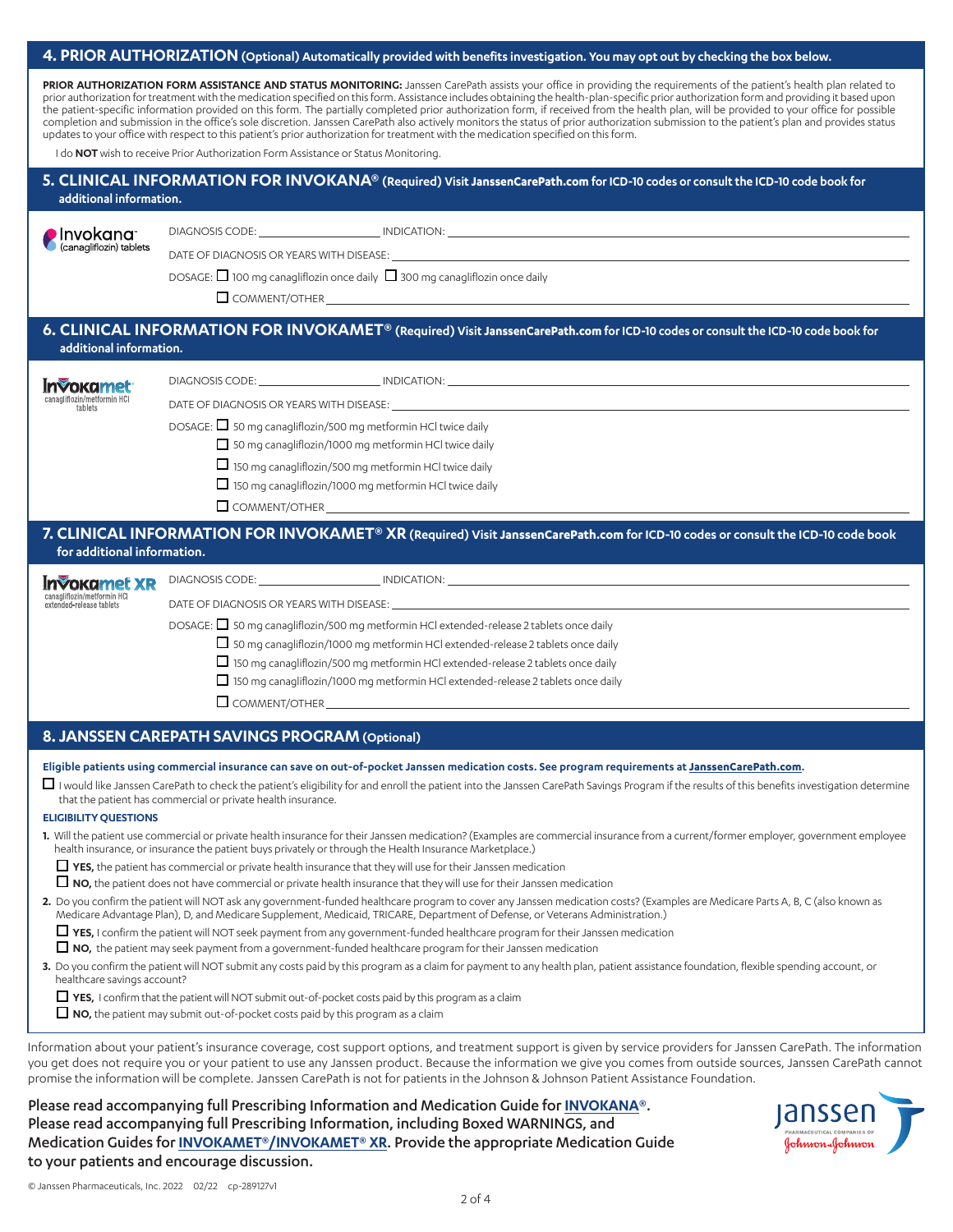# Janssen Patient Support Program Patient Authorization Form

Patients should read the Patient Authorization, check the desired permission boxes, and return both pages of the Form to Janssen Patient Support Program.

- Download a copy, print, check the desired boxes, and sign. Your healthcare provider may scan the completed Form and upload on Provider Portal, or completed Form may be faxed to 855-227-3721 or mailed to Janssen CarePath, 2250 Perimeter Park Drive, Suite 300, Morrisville, NC 27560
- You may be able to eSign a digital Form in your healthcare provider's office or on the Janssen CarePath Patient Account at **[MyJanssenCarePath.com](https://www.myjanssencarepath.com/)**

Patient Name: Email Address:

I give permission for each of my "Healthcare Providers" (eg, my physicians, pharmacists, specialty pharmacies, other healthcare providers, and their staff) and "Insurers" (eg, my health insurance plans) to share my Protected Health Information as described on this Form.

My "Protected Health Information" includes any and all information related to my medical condition, treatment, prescriptions, and health insurance coverage.

The following person(s) or class of person(s) are given permission to receive and use my Protected Health Information (collectively "Janssen"):

- Johnson & Johnson Health Care Systems Inc., its affiliated companies, agents, and representatives
- Providers of other sources of funding, including foundations and co-pay assistance providers
- Service providers for the patient support programs, including subcontractors or healthcare providers helping Janssen run the programs
- Service providers maintaining, transmitting, de-identifying, aggregating, or analyzing data from Janssen patient support programs

Also, I give permission to Janssen to receive, use, and share my Protected Health Information in order to:

- see if I qualify for, sign me up for, contact me about, and provide services relating to Janssen patient support programs, including in-home services
- manage the Janssen patient support programs
- give me educational and adherence materials, information, and resources related to my Janssen medication in connection with Janssen patient support programs
- communicate with my Healthcare Providers regarding access to, reimbursement for, and fulfillment of my Janssen medication, and to tell my Healthcare Provider that I am participating in Janssen patient support programs
- verify, assist with, and coordinate my coverage for my Janssen medication with my Insurers and Healthcare Providers
- coordinate prescription or treatment location and associated scheduling
- conduct analysis to help Janssen evaluate, create, and improve its products, services, and customer support for patients prescribed Janssen medications
- share and give access to information created by the Janssen patient support programs that may be useful for my care

I understand that my Protected Health Information may be shared by Janssen for the uses written in this Form to:

- My Insurers
- My Healthcare Providers
- Any of the persons given permission to receive and use my Protected Health Information as mentioned above
- Any individual I give permission as an additional contact